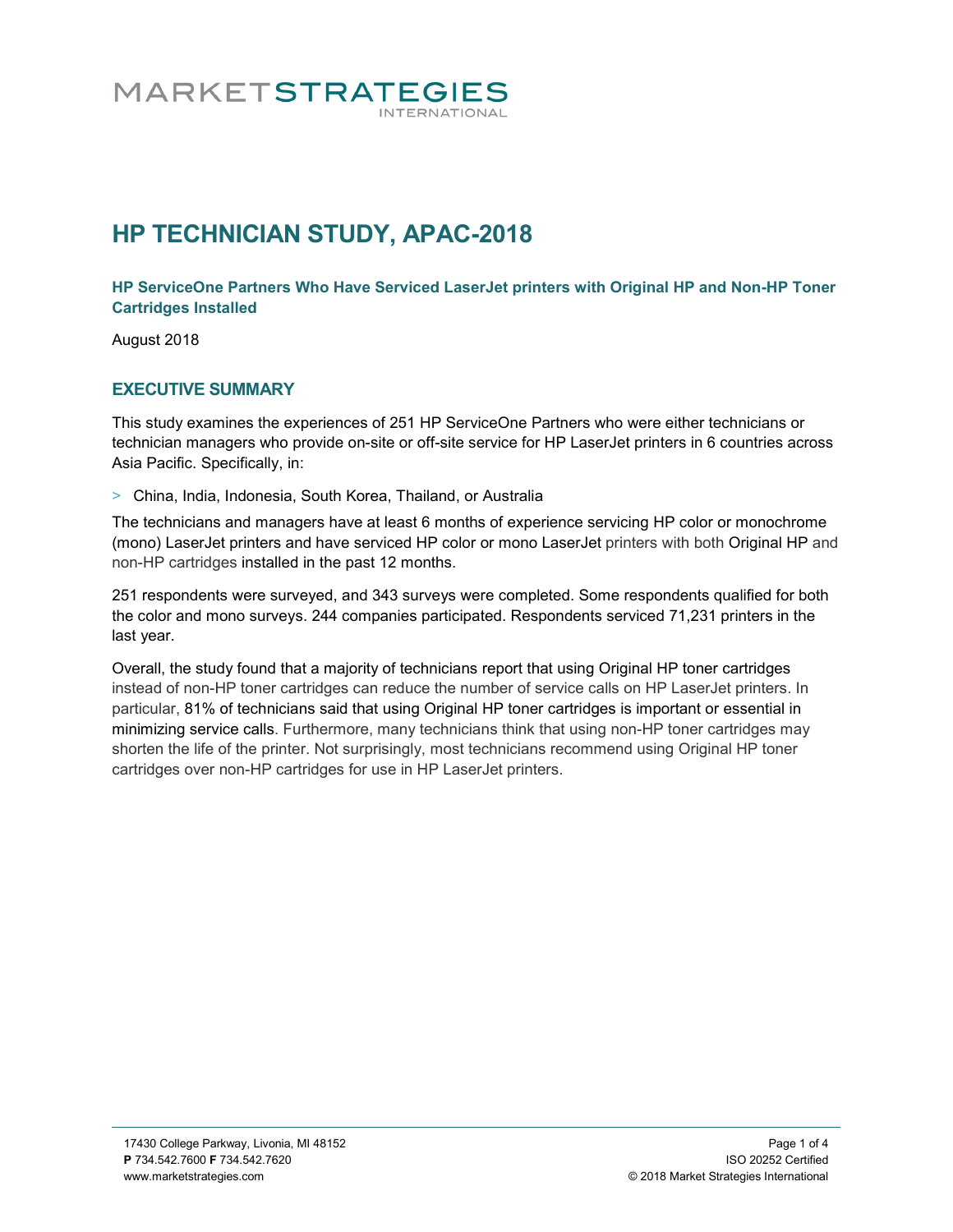# MARKETSTRATEGIES

# **OBJECTIVES AND METHODS**

HP ServiceOne Partners:

- > Deliver services that support the HP hardware portfolio of commercial and enterprise technologies.
- > Handle any break/fix support issues across both enterprise and commercial HP technologies.
- > Meet HP's most rigorous technical certification requirements.
- > Can sell Original HP supplies and/or non-HP supplies.

## **RESEARCH OBJECTIVES**

Quantify and assess:

- > The types of problems and frequency of service calls associated with the use of non-HP cartridges compared with Original HP cartridges.
- > The impact of using Original HP cartridges on reducing service calls.
- > The impact of printer maintenance kits and printer cleanliness when a non-HP cartridge is used compared with an Original HP cartridge.
- > The impact on the life of the printer when non-HP cartridges are used.
- > Whether HP ServiceOne Partners are more or less likely to recommend Original HP cartridges than they are to recommend non-HP cartridges, and why.

#### **RESEARCH APPROACH**

20-minute phone surveys conducted from May 9th- June 26th 2018 with respondents who:

- > Live in China, India, Indonesia, South Korea, Thailand, or Australia.
- > Are 18 years or older.
- > Are certified technicians who provide on-site or off-site service for HP LaserJet printers.
- > Have at least 6 months of experience servicing HP color or mono LaserJet printers, and have serviced an HP color or mono LaserJet printer with an Original HP and non-HP cartridge installed in the past 12 months.

#### **RESPONDENT INFORMATION**

- > 251 respondents were surveyed, and 343 surveys were completed. Some respondents qualified for both the color and mono surveys.
- > 244 companies participated.
- Respondents serviced 71,231 printers in the last year.

#### **SAMPLE SIZES**

**Note:** Some respondents qualified to answer survey questions for both monochrome and color LaserJets, so are counted in both samples. This is why the total number of respondents is less than the sum of monochrome plus color LaserJet surveys.

|       | <b>China</b> | India | <b>Indonesia</b> | <b>South Korea</b> | <b>Thailand</b> | <b>Australia</b> | <b>Total</b> |
|-------|--------------|-------|------------------|--------------------|-----------------|------------------|--------------|
| Total | 188          | 108   | <u>_</u>         |                    |                 |                  | 343          |
| Mono  | 92           | 79    | 16               |                    |                 |                  | 195          |
| Color | 96           | 29    |                  |                    |                 |                  | 148          |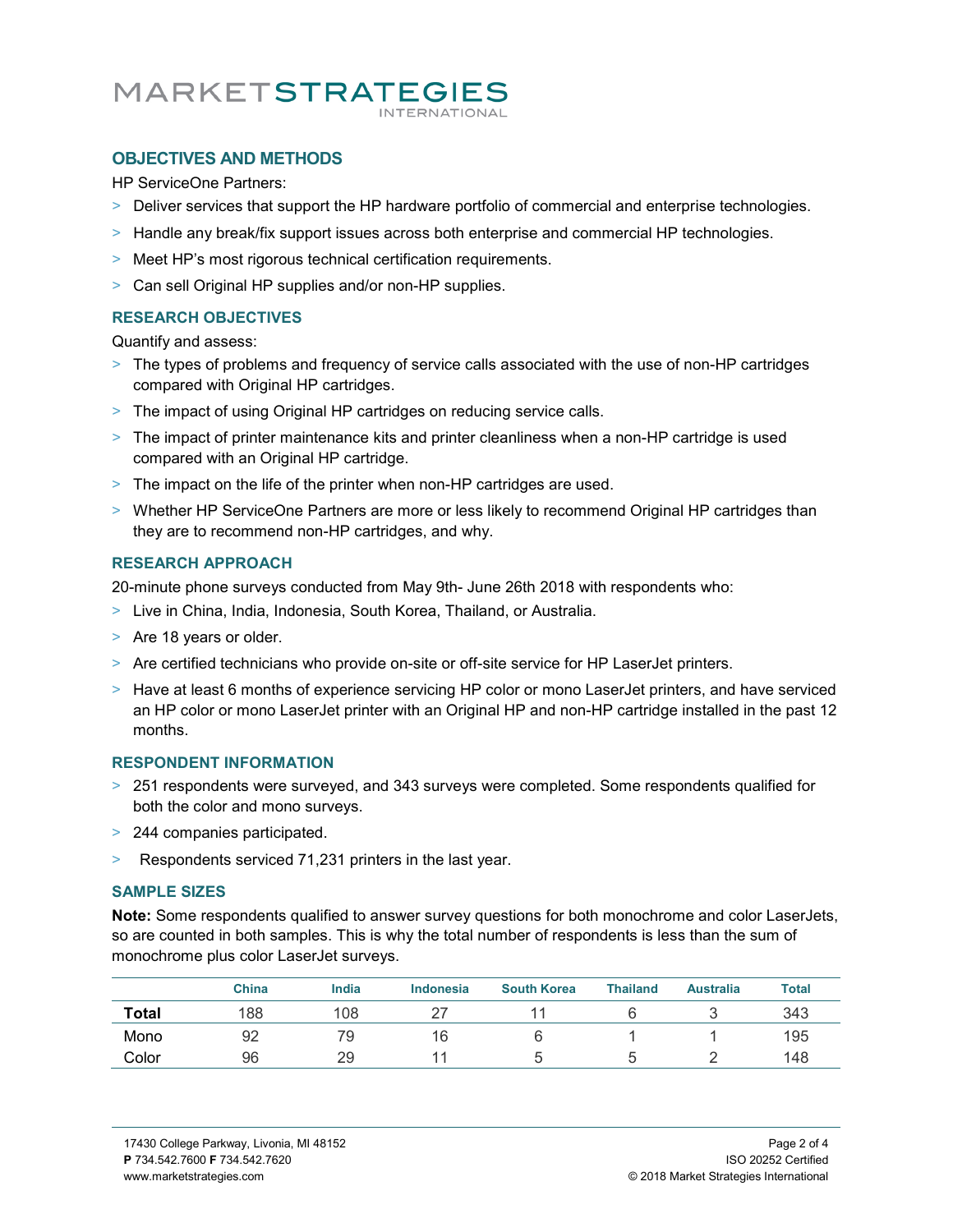# **MARKETSTRATEGIES UTERNATIONAL**

## **FINDINGS**

Major Study results:

- > Printer technicians reported that 27% of the problems caused by non-HP cartridges resulted in damage to the printer where the printer may require cleaning, repair or replacement.
- > Printer technicians reported that 28% of the problems caused by non-HP toner cartridges are due to cartridge failures, such as toner leaks, premature failures, and failing right out of the box.
- > Printer technicians reported that 55% of the problems caused by non-HP toner cartridges are cartridge failures and printer damage.
- > Printer technicians reported 45% of the problems caused by non-HP toner cartridges are due to print quality issues, such as streaks, smears, or dots.
- > 80% of technicians said that HP LaserJet printers with non-HP cartridges installed require more service than those with Original HP installed.
- > 81% of technicians said that using Original HP toner cartridges is important or essential in minimizing service calls.
- > Printer technicians are over 3 times (3.4) as likely to service a printer due to problems caused by the use of non-HP toner cartridges compared to customers using Original HP cartridges.
- > Printer technicians reported that over one in four (27%) problems caused by non-HP cartridges resulted in damage to the printer where the printer may require cleaning, repair or replacement.
- > 87% of printer technicians said they replace the maintenance kits and other parts on HP LaserJet printers more often when non-HP cartridges are used, and 48% of these technicians said they replace them at least twice as often.
- > 83% of printer technicians reported that the use of Original HP cartridges helps reduce service costs associated with cartridge issues and service calls.
- > 41% of printer technicians reported that the use of Original HP cartridges significantly helps reduces service costs associated with cartridge issues and service calls.
- > 71% of printer technicians reported that HP LaserJet printers using non-HP toner cartridges required more cleaning and repairs than those using Original HP cartridges.
- > 94% of printer technicians said they clean HP LaserJet printers more often when non-HP cartridges are used, and 56% of these technicians said they clean it at least twice as often.
- > 54% of printer technicians said they clean the HP LaserJet printer at least twice as often when non-HP cartridges are used.
- $\geq$  88% of technicians use the new/genuine HP maintenance/fuser kits and parts.
- > 67% of printer technicians said Genuine HP LaserJet maintenance and fuser kits and parts are more reliable than aftermarket kits and parts.
- > 77% of technicians said that genuine HP maintenance/fuser kits and parts have longer life than aftermarket maintenance/fuser kits and parts.